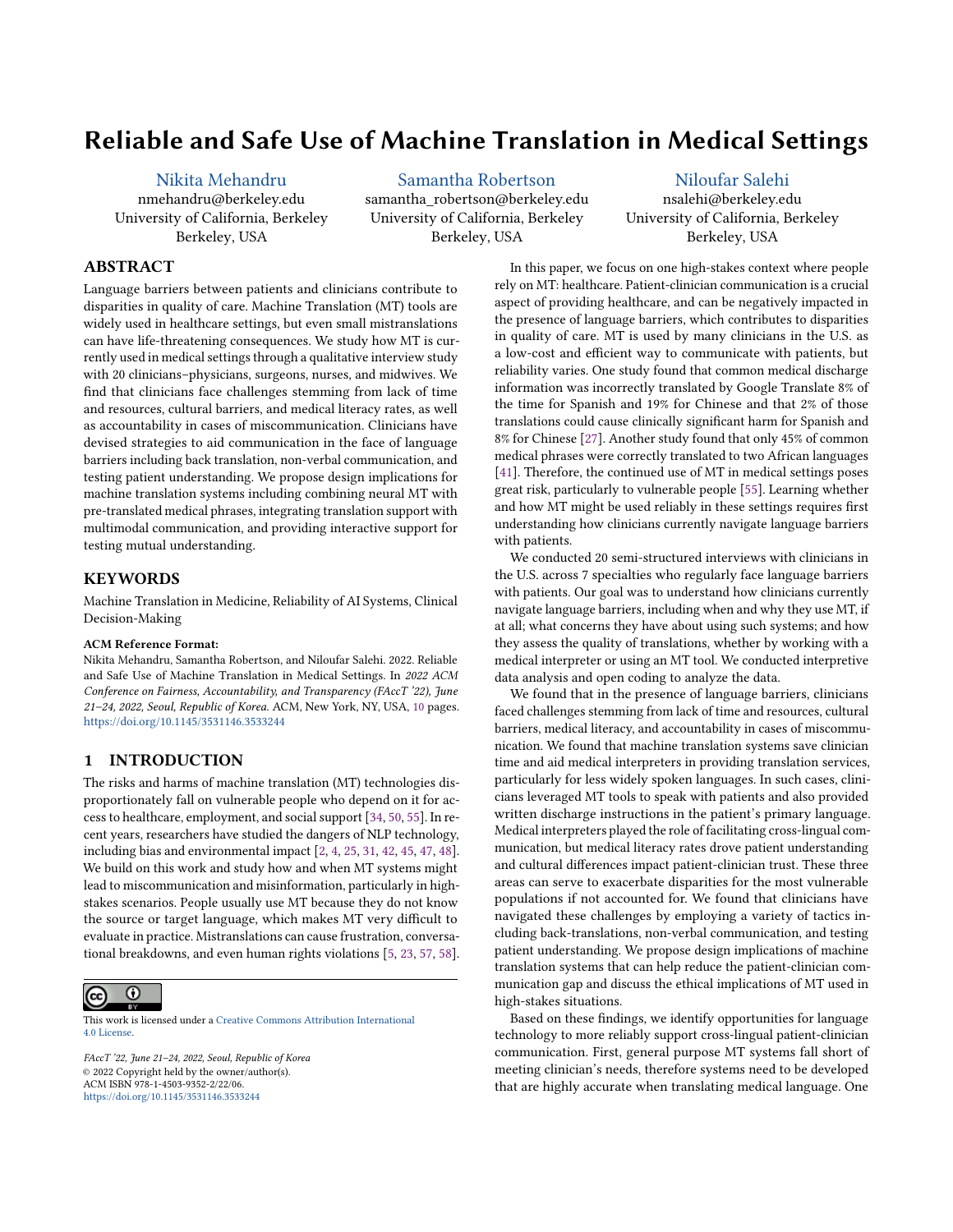FAccT '22, June 21-24, 2022, Seoul, Republic of Korea Nikita Mehandru, Samantha Robertson, and Niloufar Salehi

avenue can be systems that combine pre-translated dictionaries with neural MT. Second, the development of such systems can benefit from moving beyond one-to-one mapping of phrases, to recognizing the context of and reciprocal nature of communication. Finally, we argue that any tools such as MT that are deployed in medical settings should go through rigorous evaluation (RCTs) and endorsement by a relevant governing body.

### 2 RELATED WORK

In this work, we expand on three major areas of related work: crosslingual patient-clinician communication, reliability metrics in AI systems, and machine translation system deployment in medical settings.

### 2.1 Patient-Clinician Communication

Language barriers can cause miscommunication between patients and clinicians, impeding the quality of care a patient receives. It can also lead to lower satisfaction levels for clinicians and patients alike. Non-English speaking patients can often be less satisfied with the care they receive compared to their English-speaking counterparts, and are typically less inclined to return to a medial setting if a health problem persists [\[11\]](#page-8-6).

Medical professionals have also expressed that language barriers can be an obstruction to providing quality patient care and serve as a source of workplace stress[\[6\]](#page-8-7). The effects tend to be more pronounced in nurses than physicians, with the former reporting higher levels of stress when interacting with patients in the presence of language barriers.

In addition to negatively impacting quality of patient care, language barriers can also increase healthcare costs. Increased allocation of resources and emergency department durations have been associated with non-English-speaking patients compared to English-speaking ones [\[22\]](#page-8-8).

Existing work on AI in clinical settings has focused primarily on clinical decision-making such as how AI can be leveraged to assist physicians in diagnoses or treatment recommendations [\[51\]](#page-9-12). We instead focus on how AI can assist clinicians in communicating with patients, which renders a different set of priorities.

### 2.2 Measuring Reliability in AI Systems

A major barrier to the responsible application of machine learning in real-world domains is a lack of clear guidelines for how to ensure safety and reliability. This problem is especially pronounced at the intersection of ML and healthcare, where the stakes of failure are high and evaluation standards are misaligned across the two fields. As a result, it can be difficult for end-users of ML systems to judge when and how they can use those systems reliably.

One way to promote users' trust in ML systems is to subject them to rigorous evaluations and communicate the results to users [\[32\]](#page-9-13). However, it is not yet clear how this should be done. A growing body of work has demonstrated the shortcomings of standard evaluation practices in machine learning, particularly with respect to measuring how those systems will perform in the real world. For example, a model's performance may be inflated if it was evaluated on a test set that is not representative of the population with which the system will be deployed [\[7\]](#page-8-9), or without attending to the human

and contextual factors that shape how it is used in practice [\[3\]](#page-8-10). These issues put standard ML evaluation practices in stark contrast with the more established and rigorous traditions for evaluating medical devices. To bridge this gap, researchers have begun to develop specific guidelines for evaluating AI systems for use in healthcare, particularly for diagnostic algorithms [\[13,](#page-8-11) [32,](#page-9-13) [35\]](#page-9-14).

While communicating overall system performance may increase adoption and trust, even very high performing ML systems will occasionally make inappropriate or incorrect predictions. Overreliance on ML models could therefore lead to harm in high-stakes settings like medicine [\[19\]](#page-8-12). This is one motivation for research in the field of explainable AI (XAI), which promotes a set of techniques that can explain predictions made by AI systems in an interpretable, intuitive way [\[14\]](#page-8-13). Related approaches include implementing human oversight of ML-driven decision-making or designing for human-AI collaboration to leverage human expertise to compensate for a model's limitations [\[1,](#page-8-14) [8\]](#page-8-15). Despite substantial effort in these areas, it remains difficult to design systems that actually protect users from erroneous predictions. There is an assumption that the end-user has some domain knowledge or expertise that they can rely on, possibly assisted by some explainability intervention, to assess the quality of predictions and come up with an alternative when necessary [\[19,](#page-8-12) [51\]](#page-9-12). However, machine translation is a case where the user often does not have the relevant expertise, i.e. language ability, to do so.

#### 2.3 Machine Translation Systems in Medicine

There is growing evidence that clinicians and other healthcare workers use free online services like Google Translate as a last resort when no other language services are available [\[54\]](#page-9-15). In 2013, Turner et al. surveyed local health departments and found that almost a third had used MT to translate written materials because they lacked the budget for professional translations [\[53\]](#page-9-16). Clinicians have also successfully used MT to communicate directly with patients, particularly in urgent situations when they had exhausted other alternatives [\[26,](#page-8-16) [33,](#page-9-17) [38,](#page-9-18) [60\]](#page-9-19).

Unfortunately, clinicians are faced with vague and conflicting guidance about how to mitigate these risks. Clinicians have been warned to exercise caution due to the risk of miscommunication [\[37,](#page-9-20) [49\]](#page-9-21), but it is unclear how they can do so effectively besides avoiding the tools altogether. Researchers have suggested that clinicians be skilled in cross-cultural communication and rely on nonverbal cues to avoid miscommunication [\[43\]](#page-9-22). One study found that using simpler language and checking for spelling and grammar mistakes can improve translation quality [\[27\]](#page-8-5). Due to the risk of mistranslations with open-ended MT systems, some healthcare professionals and patients have expressed a preference for phrase-based translation applications, which limit what users can communicate, but are more reliable because all of the available phrases have been professionally translated [\[40,](#page-9-23) [46,](#page-9-24) [52\]](#page-9-25).

These issues point to an opportunity for language support systems designed with the specific needs and challenges of healthcare communication in mind. Some prior research has proposed specialized systems for medical translation [\[17,](#page-8-17) [44\]](#page-9-26), but few of these systems have moved beyond pilot studies [\[16\]](#page-8-18). Our goal in this work is to understand the major challenges that clinicians face when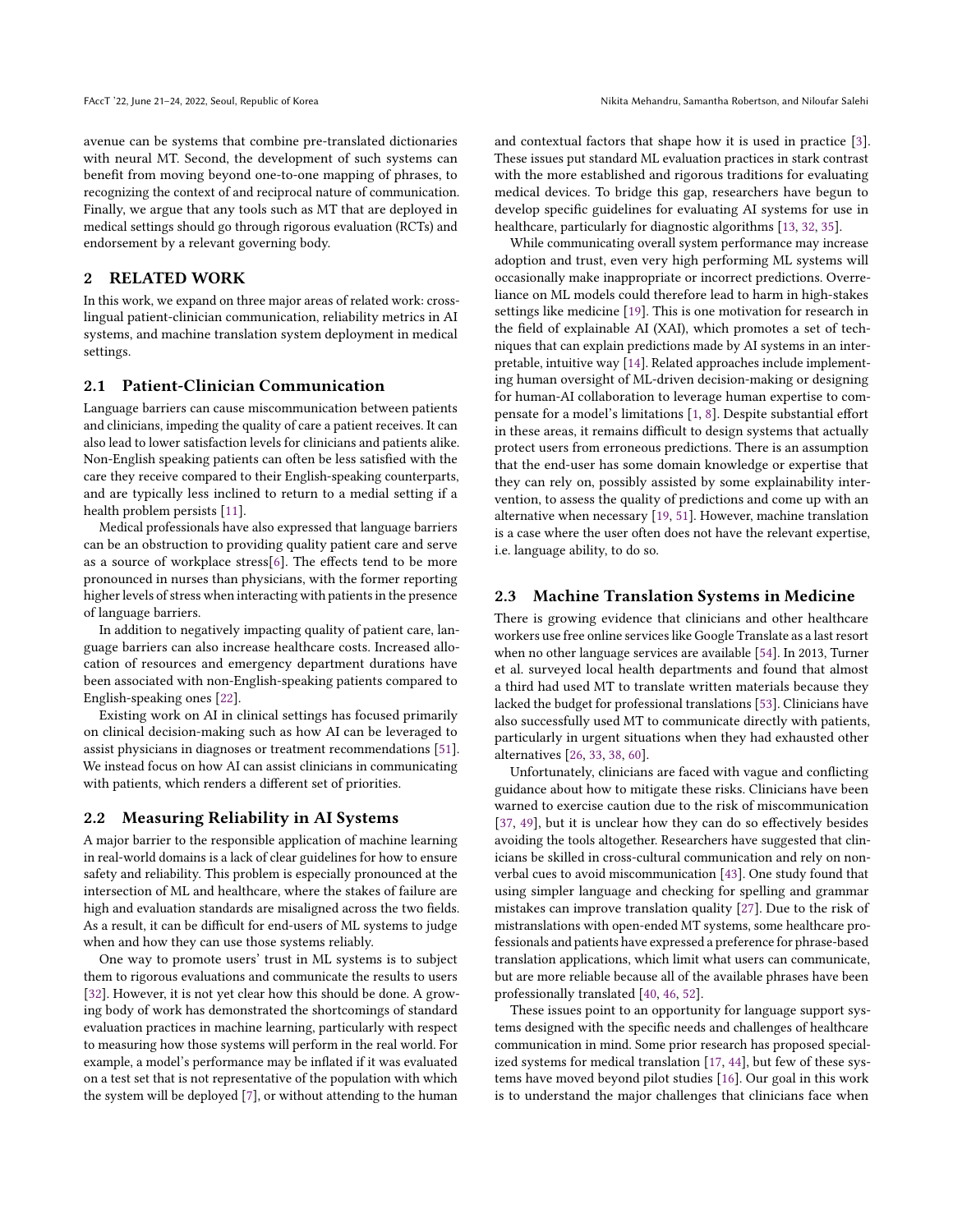communicating with patients across language barriers, how they overcome these challenges, including whether and how they use MT tools, and where those strategies fall short. This need-finding work starts from an understanding of clinicians' existing practices and strategies to identify paths forward for language support tools that are safe, reliable, and useful.

### 3 METHODS

Our goal in this research was to understand how clinicians approach language barriers with patients, with a focus on how, if at all, clinicians use machine translation in their current workflow. Towards this goal we conducted semi-structured interviews with 20 healthcare clinicians across 7 specialties.

### 3.1 Recruitment & Interview Procedure

We conducted in-depth interviews with clinicians across the United States to better understand if and how they are using machine translation tools in medical settings. We ran a pilot with a few physicians to pre-test our questions and identify potentially ambiguous wording as well as opportunities to add more questions. We found providing an example of a machine translation system, specifically Google Translate, was helpful so clinicians understood the scope of the interview study and could reflect how they interacted with this tool.

We recruited 20 clinicians using snowball sampling and conducted semi-structured interviews via a video conferencing tool. The interview questionnaire consisted of two background questions inquiring about the medical specialization of the clinician and the number of years the clinician has been in practice (post-residency for physicians), five open-ended questions around how, if at all, the clinician has interacted with an MT tool, and four demographic questions.

During the interview, we asked about experiences where they faced a language barrier with a patient and how they navigated the situation, when, if at all, they had used a machine translation tool and why, and how they assessed the quality of a translation from a medical interpreter versus a machine translation tool. We also asked questions around the challenges of providing care to vulnerable populations, how technology is currently integrated into their workflows, and how language barriers interfere with both verbal and written communication. The interviews lasted between 20-45 minutes. All interviews were recorded and transcribed. This study was approved by our Institutional Review Board (IRB) and all clinician participants were compensated for taking the time to participate in our study during the ongoing COVID-19 pandemic.

Our sample includes physicians, surgeons, nurses, and midwives in the United States across the following specialties: cardiology (1), orthopedic surgery (1), nephrology (1), family medicine (8), obstetrics and gynecology (7) , trauma surgery (1), and emergency medicine (1). Clinicians came from a range of settings and institutions including private practice, county hospitals, community hospitals, and academic institutions.

### 3.2 Data Analysis

We transcribed our interview recordings and used interpretative qualitative coding. Our open-ended inductive analysis drew on elements from grounded theory methodology [\[12\]](#page-8-19). The first author conducted interpretative qualitative coding, and all authors discussed emerging themes regularly. The first author then used axial coding and identified high-level themes across the codes. Some examples can be found below:

- Language Barriers: How do language barriers influence verbal and written patient instructions, and ultimately, affect the quality of patient care?
- Measuring quality of translation: What methods do clinicians employ to measure patient understanding in the presence of language barriers?
- Challenges: What challenges do clinicians face with collaborative care approaches in vulnerable patient populations?
- Machine Translation Tools: How, if at all, are clinicians leveraging machine translation tools and how do they assess the quality of such translations?
- Medical Settings: How do clinicians adjust how they navigate language barriers with patients in low- versus high-stakes medical settings?

# 4 RESULTS

We found that clinicians faced communication challenges stemming from lack of time and resources as well as cultural barriers and medical literacy. They were also concerned with the accuracy of translations and accountability measures. When faced with a language barrier, clinicians relied on a combination of medical interpreters, Machine Translation, and their own knowledge of the other language. In response to communication challenges, clinicians had developed strategies to evaluate cross-language communication which include: back-translation, non-verbal communication, and testing patient understanding. These strategies can offer insight and paths forward to developing reliable MT for medical settings which we discuss in the next section.

# 4.1 Communication Challenges Across Languages

In this section we describe the challenges that clinicians face in cross-lingual communication with patients.

4.1.1 Limited time and resources. We found that constraints on time and resources interfere with interlingual patient-clinician communication and adversely affect the quality of care a clinician is able to provide to a patient. These challenges are exacerbated in low-resource medical settings.

Medical interpreters are certified translators that clinicians solicit when a language barrier with a patient arises. While this is the gold-standard for language support, the process of calling an interpreter can be incredibly time-consuming. The scarcity of time often prevents clinicians from calling a language translation service:

> You just have one or two questions and [they're] not too lengthy, and it's not worth calling, or [taking] the time to call the interpreter. (P2, Nephrologist)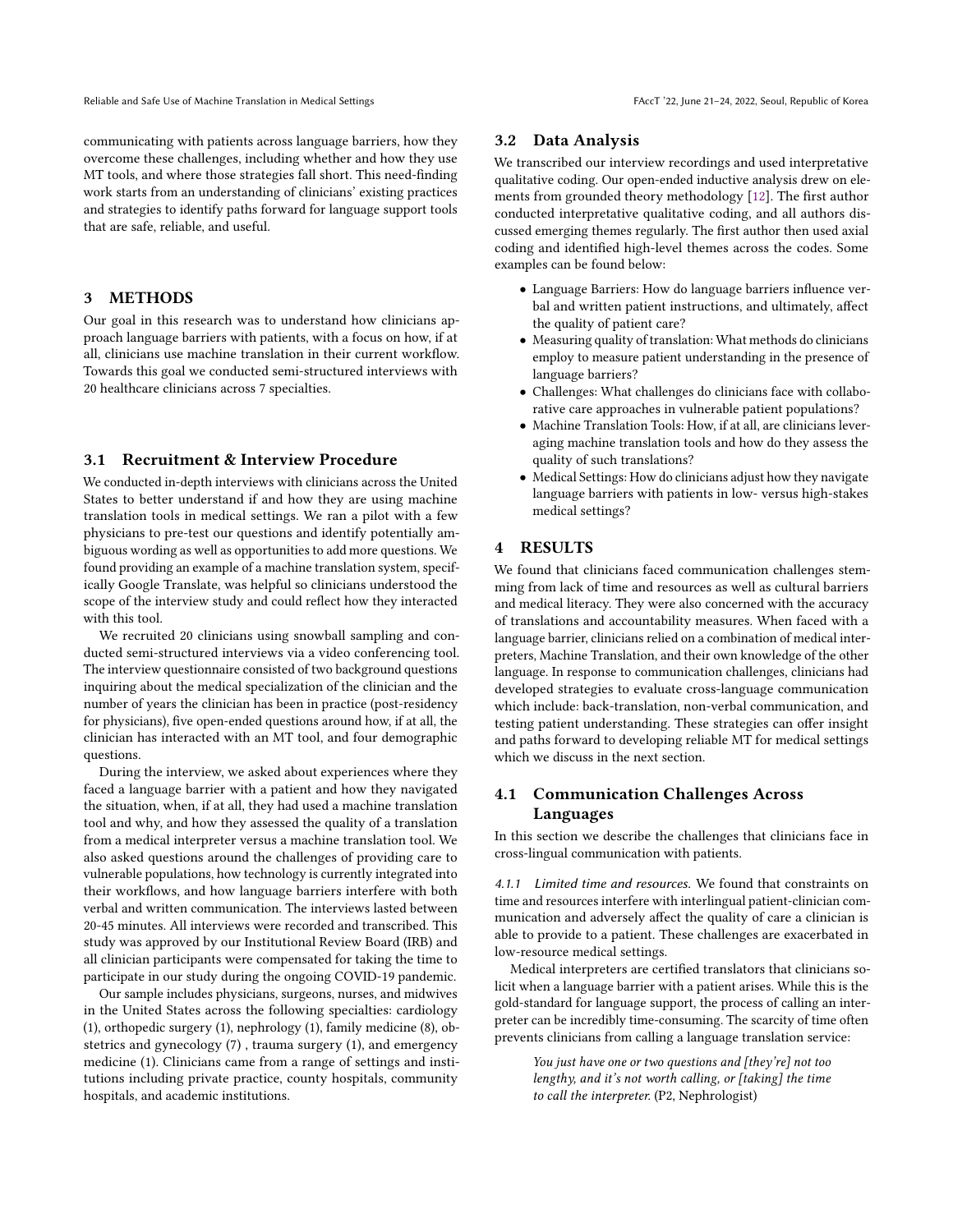In situations where medical interpreters were necessary, many clinicians expressed how an interpreter could make patient visits twice as long due to mistranslations. Due to back to back patient consults, clinicians are often short on time and as a result have to prioritize what they ask their patients. The act of tracking down an on-site interpreter or calling a language translation line took time, as did facilitating communication with the patient via an interpreter. The time of patient-clinician interactions drastically increased in the presence of a language barrier, and clinicians described how they had to prioritize what questions to ask after taking a patient's history.

These are patients who, unfortunately, aren't given the amount of time that they deserve. They are maybe given a 20 minute appointment with me when they really should have double that time. (P8, Obstetrician-Gynecologist)

Clinicians described that they often cannot call an interpreter due to resource-constrained settings, the time of day, or because the patient speaks a specific dialect or less widely spoken language. In such cases, clinicians have to reschedule appointments with those patients or settle for imperfect means of communicating with patients.

There was widespread recognition among clinicians about the flawed nature of communication with patients who did not speak English. These patients were often either scheduled on different days when there was more clinician availability or were given standard time that never proved long enough for a thorough consult.

4.1.2 Cultural barriers and medical literacy. We found that patientclinician communication was also adversely affected in settings where patients had low medical literacy rates, particularly among non-English-speaking populations, and in instances where there were cultural barriers between patients and clinicians. Many clinicians noted that navigating low medical literacy was a challenge in and of itself that was exasperated by language barriers:

Medical literacy is so low, so patients come back all the time and say, "Oh, I didn't understand what you had said." or, "Nobody told me this." When clearly I told them that even when there's no language barriers [. . . ] they really just don't understand instructions regardless of the language they're given in. (P3, Obstetrician-Gynecologist)

When low medical literacy rates were compounded by cultural differences in the context of a language divide, the quality of care a patient receives drastically decreased. Low medical literacy rates among English-speaking populations typically resulted in patients missing medication refills, or returning to medical settings with follow-up questions. In non-English-speaking populations low medical literacy posed additional challenges as clinicians had trouble deciphering if the miscommunication was attributed to a mistranslation or a lack of knowledge about medical jargon in the patient's native language.

Furthermore, we found that cultural barriers between clinicians and patients also interfered with methods clinicians used to test patient understanding. The pervasive 'yes' culture is an example of one these barriers that has negative downstream effects on patientclinician care. Clinicians observed this phenomenon in patients regardless of the presence of a language barrier. However, the effects were more pronounced with patients from non-English-speaking populations who had a tendency to tell physicians they understood their patient plan moving forward but would then express doubt during interactions with nurses. The authoritative presence of a physician played a possible role in the patient feeling uncomfortable asking questions.

> I think that's especially true culturally with power dynamics with hierarchy. And I think that if someone present is either an immigrant or undocumented there's so many factors there. But it's also true for English speaking patients too, they say, "Yes, yes, yes, yes." (P7, Certified Nurse-Midwife)

The culture of signaling understanding can be especially pronounced when it manifests in vulnerable populations [\[24,](#page-8-20) [29\]](#page-9-27). Although physicians, and clinicians more generally, worked to foster a safe space for patients to ask questions, many patients wanted to be mindful of clinician time or did not know how to communicate their concerns with clinicians, particularly if they could not speak English.

Some clinics have sought to address these limitations by employing cultural navigators. Distinct from medical interpreters, these individuals provide context on the culture the patient comes from and hold credibility because they usually share the patient's background. Typically, these navigators belong to the same communities as their patients, and often times already know them. As one clinician described:

> [Cultural navigators] know the backgrounds of the patients or at least their cultural beliefs and where the patient's coming from or what they believe in. And that helps us bridge that gap of number one, language barrier and number two, just cultural differences that we may perceive differently. (P3, Obstetrician-Gynecologist)

Understanding how certain health topics are stigmatized in some communities is an important part of delivering high quality care. A physician working at a county hospital described how a patient with limited medical knowledge declined using a medical interpreter due to cultural taboos around the reason of her visit:

We're talking like Orthodox Christianity here and trying to talk about things like contraception or take a sexual history is just nightmare. I had one situation where [...] this Russian speaking patient was diagnosed with HIV in pregnancy and she didn't want anybody to know. But that's something that I have to have a conversation with her [about]. She's okay with me knowing obviously. I diagnosed it, but she didn't want anyone [else to know] Her husband had to know, but she didn't want the rest of her family knowing. So I couldn't even explain some of the things that I was doing during her delivery. Like I couldn't explain that I was giving her antiretrovirals, that I'm going to take the baby away and give them antiretrovirals, that I'm going to have to do a bunch of blood draws on the baby. Just because there was no interpretation. (P6, Family Medicine Physician)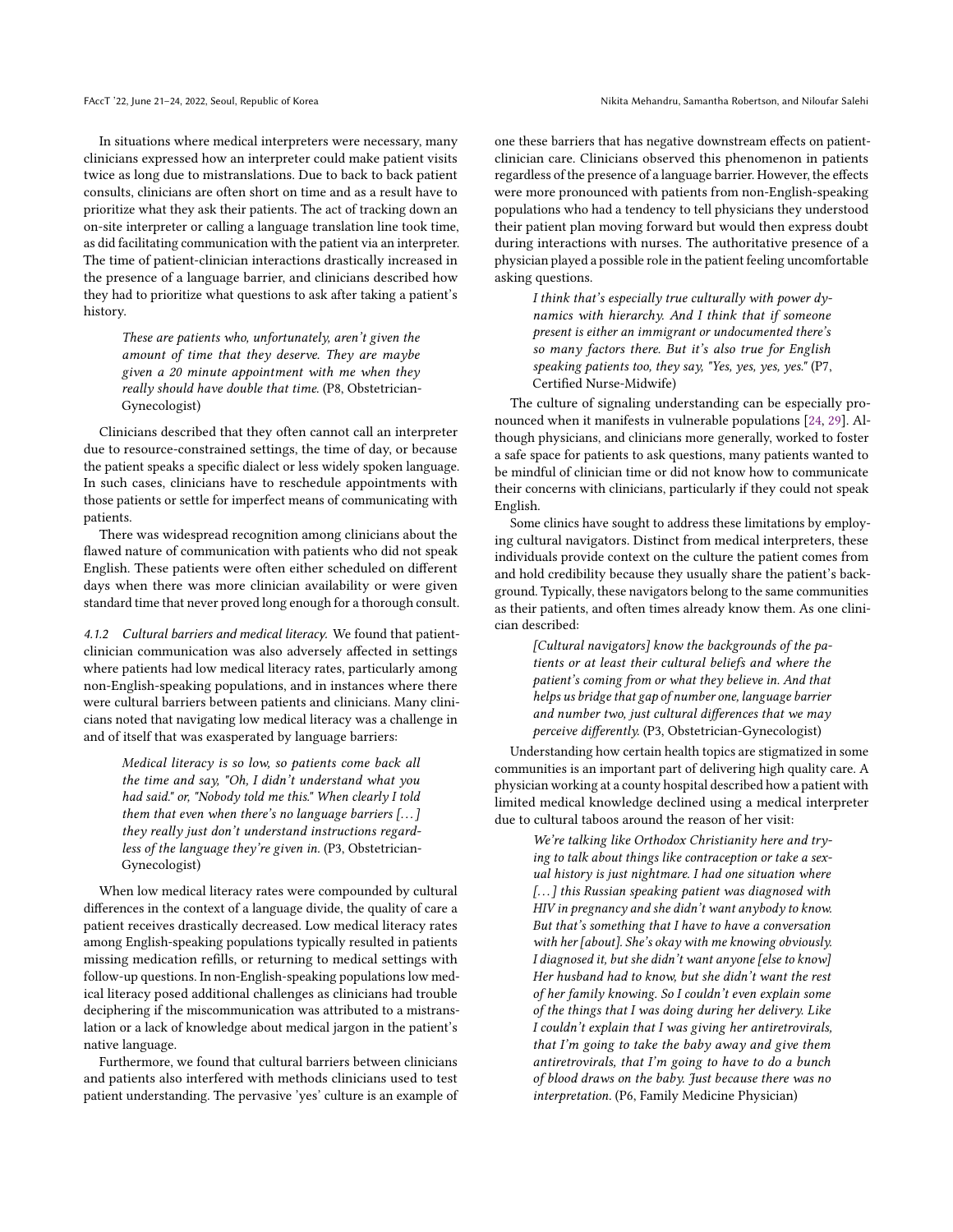Reliable and Safe Use of Machine Translation in Medical Settings FAccT '22, June 21-24, 2022, Seoul, Republic of Korea

Navigating cultural barriers proved to be difficult for many clinicians in our study who often had to operate with limited information in less than ideal circumstances. Trust played a crucial role in what was communicated to clinicians.

Women's health, sexual health, significant disability, memory issues. People are very comfortable universally with musculoskeletal complaints and things like that. But a lot of the things people see me for are things that their families might not even know. And so that's really hard to get out of people. (P6, Family Medicine Physician)

4.1.3 Accuracy and accountability. We found that when faced with language barriers, clinicians preferred to rely on certified medical interpreters when they had access to one, had enough time, and for higher stakes conversations. But they tended to resort to MT when that was not feasible or seemed too costly given the circumstances. In both cases, clinicians worried about the accuracy of the translation, particularly when they didn't know the other language. Many expressed concern and frustration with the variance in quality of medical interpreters:

A lot of our patients speak Spanish and I understand a lot of Spanish [...] But when they're doing my translations, there are times that I have to correct them  $[...]$ that does worry me sometimes, because languages that I don't understand, I don't know what the patients are being told. (P3, Obstetrician-Gynecologist)

In addition to the accuracy of translations, clinicians worried about accountability. In high-stakes medical settings, defined by clinicians as instances where patient consent was needed, calling an interpreter was viewed as mandatory. Though there was no legal requirement to do so, having an interpreter translate and verify patient consent provided a protective layer of accountability that an MT system would not.

If she had to actually sign any papers, then you need to have a medical interpreter. They need to have it written and be able to fully understand everything [. . . ] And then unfortunately we also had to call her husband who wasn't able to come to the clinic because of COVID restrictions. So he was on her cell phone in like a threeway call with me, her, and him. And then we also had the interpreter. So that was very challenging, because you can imagine that would take a really long time to go through the surgery [consent] with that type of barrier. (P1, Obstetric and Gynecological Surgeon)

The question of accountability in the event of a mistranslation from an MT also gave some clinicians pause. Generally, MT were a last-resort option.

Usually, when I'd use it [it] is out of sheer desperation. So often it was more rare languages where there was no interpreter, we'd be on hold for 15 minutes, realized we were probably not going to get someone at 6:00 AM, while bedside rounding, and just used Google Translate to do the best we could to try to communicate in that setting. (P19, Family Medicine Physician)

The recurring tradeoff from our interviews was the time it would take to call the translator versus how urgent of a medical situation the patient was in. The decision to call a translator was largely contingent on whether: a) they had baseline familiarity of the language the patient spoke, and b) how high-stakes the situation was.

Many (19 out of 20) clinicians resorted to Google Translate when they had familiarity with the language the patient spoke but were not medically certified in it. Thus, they used Google Translate to verify specific medical words.

> I've looked at Google Translate to look up specific words, where I'm not totally sure that I'm using the exact correct words, for example, in Spanish, which is the language that I otherwise speak. But just to make sure that the vocabulary that  $I<sup>'</sup>m$  using is the most correct, but  $I$ have not used it to translate large swaths of speech or writing in a language that I otherwise don't speak at all. (P4, Obstetrician-Gynecologist)

In low-stakes medical settings, clinicians typically settled for piecemeal conversation or Google Translate to navigate language barriers. Such situations included taking a patient's history, which has significantly less legal liability than obtaining patient consent for a surgery. Generally, medical environments that centered around simple questions did not warrant a medical interpreter:

I did use it (Google Translate) in residency rounding just to speak with patients when I couldn't access an interpreter for basic things like, are you hurting? Are you comfortable? Do you have nausea? Simple questions like that where there isn't quite as much legal risk if something's misunderstood. (P19, Family Medicine Physician)

Clinicians recognized that Google Translate is an all-purpose technology and wasn't built to be deployed in medical settings. Thus, in high-stakes medical settings, many clinicians expressed that they knew they would be accountable for a mistranslation when using an MT system.

> If it was very complex, where I needed patient's consent, probably would've used a translator, because I knew they would not be supported by Google. Nobody would back me up for the Google Translate. (P2, Nephrologist)

A handful of clinicians had used translation systems, specifically Google Translate, before. While most clinicians preferred in-person interpreters to language lines, there were instances where no translation services were available.

> I have used it in the past to communicate with a patient. It was actually a Russian speaking patient and there were no translators available. It was a Sunday in the hospital and I just couldn't get a hold of anyone on the weekend and I was trying to explain to him what was going on so I ended up just pulling out Google Translate and typing what I was trying to say to him, showing it to him and then he would try to say something back or type something back. (P14, Family Medicine Physician)

Overall, we found that for clinicians, communication across language barriers was made extremely difficult by a lack of time and resources as well as cultural barriers and medical literacy issues.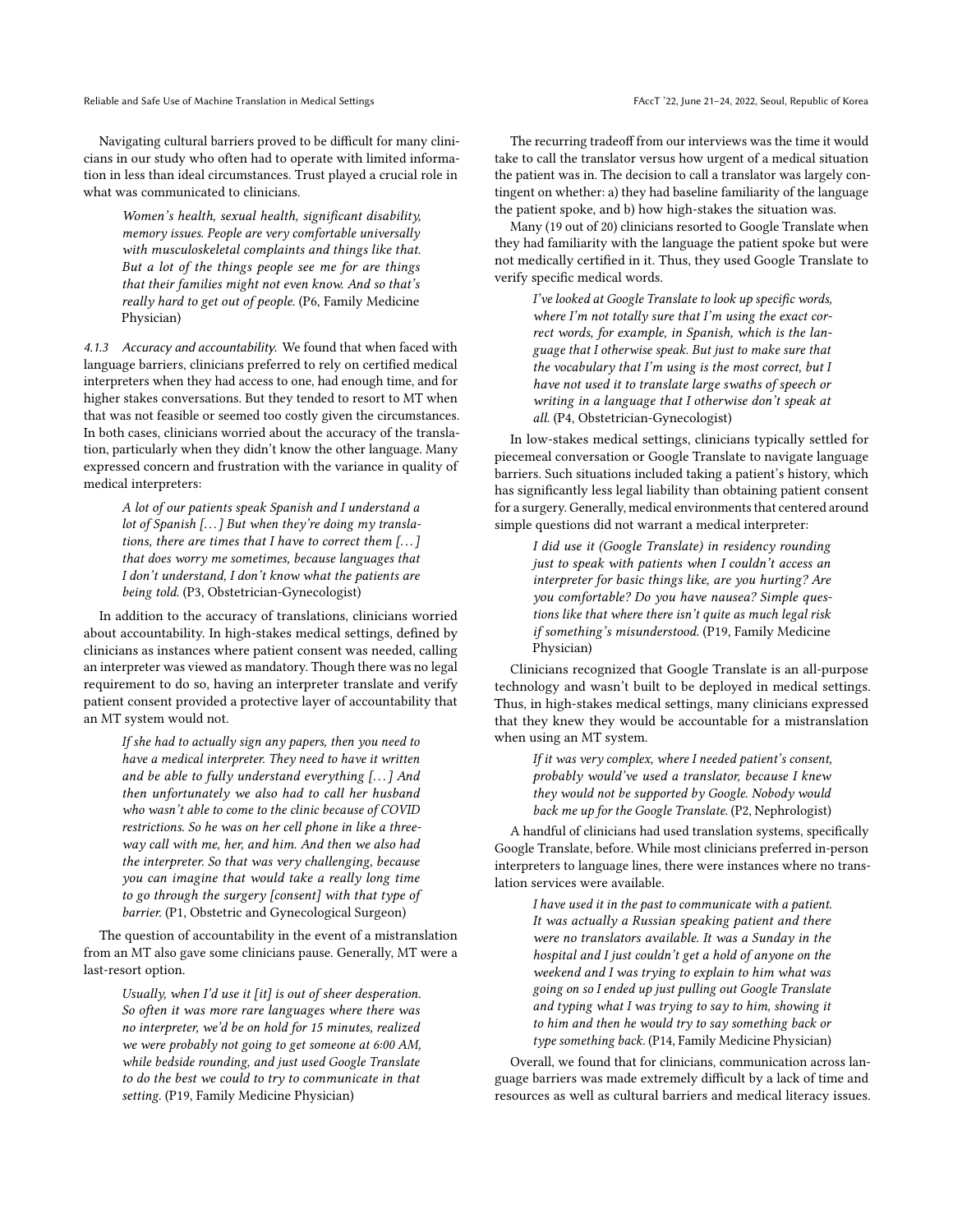Clinicians also worried about the accuracy of translations and the legal liability mistranslations imposed. In the next section we discuss the strategies that clinicians used to communicate with patients under these conditions.

### 4.2 Clinician's Strategies for Communicating Across Languages

We found that clinicians used four main tactics to confirm the reliability of the communication between them and their patients: rephrasing and simplifying medical terms, back-translation, nonverbal communication, and testing patient knowledge. In this section we describe each in more detail.

4.2.1 Rephrasing and simplifying medical terms. A recurrent theme that we found among clinicians was using simple, non-medical terms when communicating with patients. Clinicians rephrased terms to improve translation accuracy. They did this with both medical interpreters, who may not have knowledge of complex medical jargon, and with machine translation systems, since clinicians were aware that tools like Google Translate were not trained using medical vocabulary.

Learning to just change your language, avoiding a lot of jargon, just saying things in plain English, [and not using] any medical terms, [but] explaining things in the easiest way possible. (P14, Family Medicine Physician)

Therefore, learning when and how to simplify and rephrase language was a skill that clinicians developed to communicate better with patients across language barriers.

4.2.2 Back-translation. Some clinicians used back-translation methods where they asked the interpreter to repeat back what they had translated to the patient:

My personal practice is if I'm dealing with a high acuity situation where there is a lot of explanation and a deep amount of informed consent to be done with the patient, I actually ask the interpreter what they're actually telling the patient. Like I really grill the interpreter into how are you translating that? Can you tell it back to me? It's almost like confirm back as to what you did explain and how much of it did the patient get? So it's trying to do a closed looped communication after every two or three sentences. So summarizing as you go along rather than after 30 minutes. (P5, Obstetrician-Gynecologist)

The use of back-translation for validation has become a standard in many multilingual medical settings [\[30\]](#page-9-28), but has been critiqued for failing to consider issues of cultural adaptation [\[39\]](#page-9-29).

4.2.3 Gestures, drawings, and non-verbal communication. Consistent with prior research [\[28\]](#page-9-30), we found that clinicians used a variety of methods to improve communication with non-English-speaking patients including pen and paper drawings, visual aids, and gestures. Particularly when medical interpreters were not available, clinicians relied on writing to patients, providing visual aids, miming, and drawing pictures. One physician described the challenge of working with a deaf patient that used American Sign language:

We actually just wrote to each other the entire visit because our interpreter iPad was glitching and it was only working through audio, and the video wasn't working. So we're like, "This is besides the point." So we conducted her entire visit in our chicken scratch handwriting to each other. (P7, Certified Nurse-Midwife)

Another physician described a more innovative tactic when the clinic she worked at did not have translation services for Marshallese. She used teach-back methods where she had the patient mime back what she was planning on doing:

> So there have been visits where I have mimed or drawn pictures and then I make them mime back and draw a picture of their understanding just because we haven't been able to find an interpreter [which] is nuts. (P6, Family Medicine Physician)

4.2.4 Social cues and teach-back methods. Communication is often thought of as a one-way transfer of information. However, the clinicians we spoke to viewed communication as more of a mutual production of meaning, and part of that includes testing understanding [\[21\]](#page-8-21). We found that clinicians relied on social cues and teach-back methods, asking a patient to repeat information back, to estimate the extent to which patients understood what was said to them.

Clinicians in our study described how they often relied on mental heuristics to determine if the interpreter was translating accurately including visual and social cues from the patient:

> The ways to judge that  $[translation\ quality]$  for me is usually if I'm telling something that I'm expecting a certain reaction [to] and I don't get that reaction from the patient, then I wonder if they were actually told what I was trying to tell them. For example, if it's sad news or something and I want them to understand the level of seriousness of it. (P3, Obstetrician-Gynecologist)

This same physician also described how she measured the interval of talking time between her and the interpreter and the interpreter and the patient to assess translation quality:

> But the other way sometimes is if  $I$  say a very short sentence and the translation is going on for two minutes, then you're like, "Well, clearly this person said a lot more than I did." (P3, Obstetrician-Gynecologist)

Some also described using body language and facial expressions of patients as signals of comprehension.

Clinicians recognized the need to combine simple phrases with teach-back methods to test patient understanding.

> At the end of all my interactions, I'll ask my patient, "Do you understand what I'm going to be doing? Can you explain to me what we talked about?" And if there's any gap there, then I either re-explain it or I look for another person to help me. (P9, Orthopedic Surgeon)

Thus, clinicians relied on both social cues including patient's body language and facial expressions as well as teach-back methods as a means to communicate and verify if patients understood their interactions.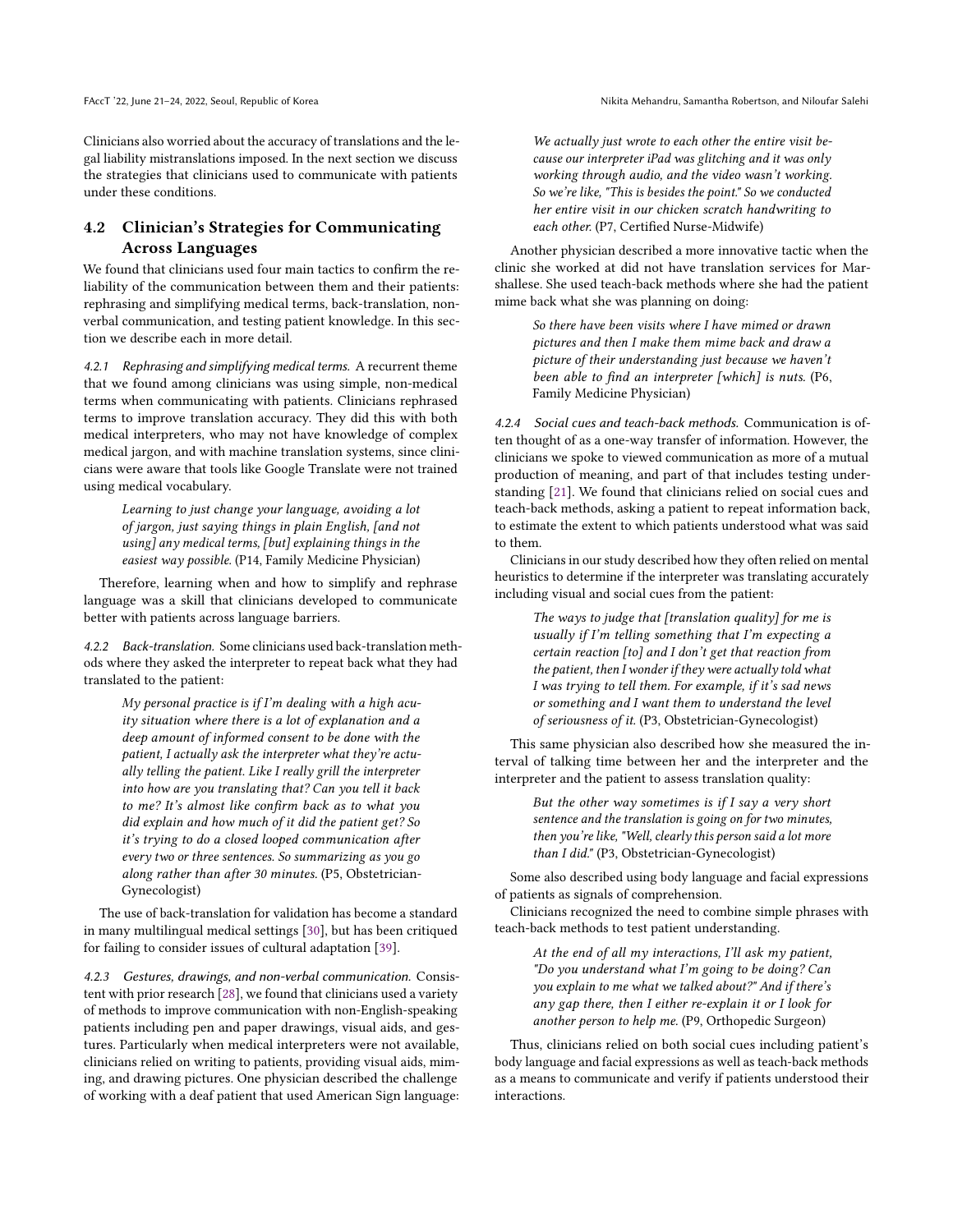Reliable and Safe Use of Machine Translation in Medical Settings FAccT '22, June 21-24, 2022, Seoul, Republic of Korea

### 5 DISCUSSION AND FUTURE WORK

Clinicians in our sample faced challenges providing quality care to patients with limited English proficiency, largely due to time constraints and the limited availability of skilled medical interpreters. Our participants have devised innovative strategies for coping with these challenges including relying on back-translations, non-verbal communication, and testing patient understanding. Most of our participants were excited about the potential for MT-mediated communication with their patients if it was designed appropriately and rigorously evaluated for use in clinical settings. While general purpose MT systems fall short of meeting these needs, our findings demonstrate potential for MT systems to be designed specifically for safe and reliable use in healthcare. In this section, we discuss the implications of our findings for the design of MT for medical settings, and identify paths forward for future work.

### 5.1 Accurate translation of medical language

When they needed automatic translation, clinicians typically turned to general purpose, commercial machine translation tools, like Google Translate. However, they recognized that these tools were not built for use in medical settings, raising concerns that they would not accurately translate domain-specific medical language. Accurate translation is especially important in high-stakes settings like healthcare, where mistakes can be life-threatening [\[27\]](#page-8-5). While neural MT systems always provide the most statistically likely translation of a phrase, in high-stakes contexts, not providing a translation is often better than providing an incorrect one. MT systems for use in healthcare must be specifically designed to prioritize accurate translation of medical language, possibly through domain adaptation methods. Another important factor that clinicians identified for future model development is ensuring support for different dialects of languages. Existing MT tools do not only lack support for different dialects, but do not even indicate which dialect of a language they do support, or whether the MT produces language in a consistent dialect at all.

A complementary approach is to combine neural machine translation with professionally translated phrases. Prior studies of patient and clinician attitudes towards MT in healthcare suggests a preference for phrase-based applications, which limit the range of things a user can communicate, but guarantees accurate translation of those phrases [\[40,](#page-9-23) [52\]](#page-9-25). In many areas of medicine, there are common and relatively standardized topics of conversation (e.g., medical history, current symptoms), which lend themselves to fixed phrase-based applications more easily. Together, these findings suggest the potential for tools that combine phrase-based translation with neural MT to provide some guarantee of accuracy while also enabling more flexible communication when necessary. Clinicians and patients may be more confident using MT-enabled tools if they can see when a translation is mostly or entirely professionally translated.

### 5.2 Rigorous evaluation and endorsement

Clinicians repeatedly commented on the importance of a machine translation tool having been vetted and endorsed by a governing body, such as a hospital board or medical society. Such validation typically signals that a tool was tested via a randomized control trial, and that the findings were published in a peer-reviewed medical

journal. While randomized controlled trials are the standard practice for drugs and medical devices, the practice has lagged behind in ML for health [\[13,](#page-8-11) [20,](#page-8-22) [32\]](#page-9-13). Collaborations across healthcare and machine learning will be critical to developing rigorous, consistent standards for evaluating new ML systems for clinical use.

Evaluation in MT is notoriously difficult, due to the nuanced and subjective nature of human language translation [\[10,](#page-8-23) [18\]](#page-8-24). Prior evaluations of MT for health have adopted a range of evaluation criteria, from directly assessing translation accuracy or adequacy [\[15,](#page-8-25) [41,](#page-9-11) [49\]](#page-9-21), to judging translation errors based on their potential to cause clinical harm [\[27\]](#page-8-5), to testing whether a clinician is able to reach a correct diagnosis in a role-play scenario using an MT tool [\[46\]](#page-9-24). Several studies also assessed user satisfaction or the overall usability of a tool [\[40,](#page-9-23) [46,](#page-9-24) [52\]](#page-9-25). Future work is necessary to understand how best to measure the risks and benefits of MT in a clinical setting. Our findings suggest that what is most important to clinicians is not translation quality for its own sake, but how a translation tool is able to support more effective patient-clinician communication, and thus improve patient outcomes. While MT tools should initially be evaluated for acceptable levels of translation accuracy, they must also be evaluated using RCTs to ensure that they have a beneficial impact on patients' health.

### 5.3 Beyond one-to-one translation

The core functionality of existing machine translation systems is to take an input text and produce a single best translation of that input into another language. Our approach in this research strives to reorient the goals of MT systems for clinical use from seemingly objectively optimizing translation quality between two texts, to designing for the overall quality of cross-lingual patient-clinician communication. This mirrors theories in communication that differentiate between the monological model of communication with the dialogical model [\[56\]](#page-9-31). In the monological model of communication, communication is seen as a transfer of intent from the speaker. In this model, meaning is a result of the speakers intentions only and the speaker is thought of as in a social vacuum. The dialogical model of communication on the other hand, views meaning as a joint product of the speaker and listener. In this model, sense is made in and by a joint activity and there is reciprocity in both communication and miscommunication. Therefore, building on the dialogical model of communication can offer insights into what reliable MT-mediated communication might look like. To that end, our interviews with clinicians offered insight into their broader communication challenges and tactics that suggest paths forward for technological support that goes beyond one-to-one mapping translation tools.

5.3.1 Consider varying language proficiency. Existing MT systems do not account for users' language proficiency in the source or target language. Often, people use machine translation to communicate because they do not share a common language. Our findings, however, highlight that cross-lingual communication where both people have no knowledge of the other's language is not the only use case for MT. For example, clinicians with some proficiency in a language, but who are not medically certified to use that language in clinical practice, may use MT to search for unfamiliar terms or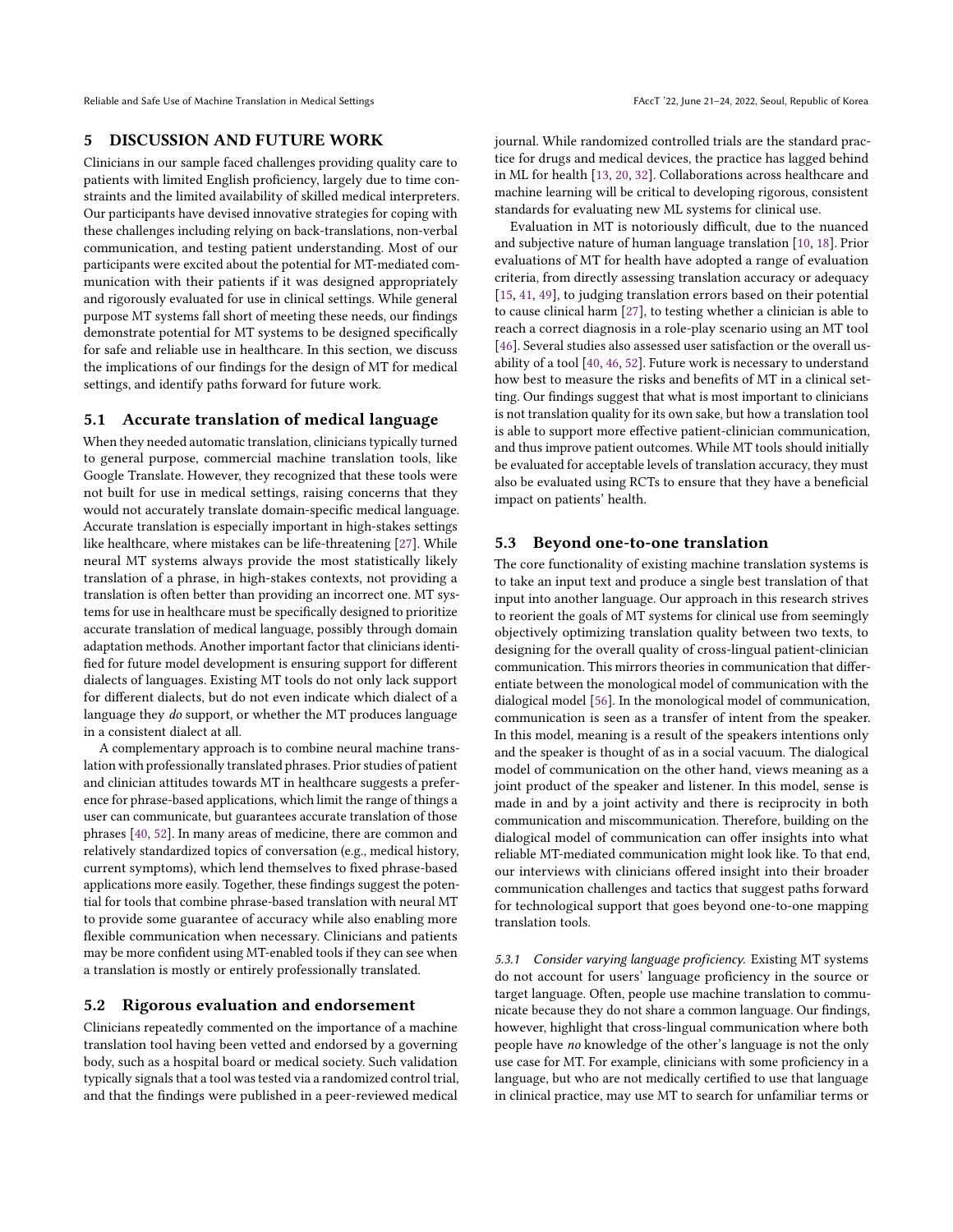double-check their own translations. Similarly, patients with limited English proficiency may understand plain English but struggle with medical jargon. Considering a wider range of user language proficiency opens up new design opportunities for MT systems and language support more broadly. For instance, integrating MT support into patient portals could allow patients to only translate parts of a text they don't understand, or clinicians to easily view suggestions or translations as they write. In the other direction, patients and clinicians with some bilingual knowledge could offer useful feedback to an MT system when a translation is incorrect or confusing.

5.3.2 Support for checking understanding. Clinicians emphasized that cross-lingual communication was not only about conveying information to a patient, but also checking their understanding and offering them an opportunity to clarify as needed. MT systems increasingly support two-way conversation, for instance, with speech-to-speech conversation modes or easily switching source and target languages, but these features are not explicitly designed with teach-back methods or clarifying questions in mind. Research has found that it is particularly difficult for users to ask clarifying questions during MT-mediated conversation, because translations are not guaranteed to be symmetric, making it difficult to clearly refer back to part of an earlier translation [\[59\]](#page-9-32). Future work could design specific features that support clinicians' existing practices or introduce new strategies for checking patient understanding.

5.3.3 Literacy challenges. Finally, for MT systems to promote more equitable outcomes in healthcare, we must consider how to support patients with various levels of literacy in their primary language, as well as patients who speak languages with no written form. Literacy challenges include both the ability to read written instructions and information as well as medical literacy. While clinicians touched on this challenge in the study, particularly with regard to communicating with patients with limited medical literacy, future work is needed to more deeply understand these challenges. One direction for design would be to consider multimodal support, including visual and audio communication [\[40\]](#page-9-23). One physician in this study who had served in a number of international service missions had sent patients audio recordings via WhatsApp to instruct them on what to do after being discharged; speech-to-speech translation with an option to export translated audio could hold potential for extending this practice to cross-lingual communication.

# 5.4 Setting transparent safety standards and recommended practices

Although clinicians were aware of some of the limitations of MT systems, such as their unreliable performance on medical terminology, this awareness was in spite of limited transparent information from available MT systems. For example, MT performance varies widely across language pairs, based on the quantity of available training data and the investment that has been made in developing models for each language, but this information is not conveyed to end users of commercial systems. Designers developing MT tools for healthcare must consider ways to clearly convey the system's limitations to its users. Cai et al. (2019) identified system strengths and limitations, design objectives, and subjective perspective as

key information needs for clinicians adopting new ML tools [\[9\]](#page-8-26). In the MT context, further work is needed to develop onboarding materials and concrete guidelines to help clinicians use MT safely. Given clinicians' limited time, a system would ideally offer timely reminders when a user appears to be violating those guidelines, with interactive suggestions for how to resolve the issue and improve translation quality.

### 5.5 Limitations and ethical considerations

While we argue that there is substantial potential to improve on MT tools to support cross-lingual communication in clinical settings, this is not without risks and limitations. We conclude by enumerating some of these issues and offering possible paths forward.

Additional language support is most urgently needed in lowresource clinics and for low-resource languages, where a human interpreter is less likely to be available. However, appropriating new technologies into work practices will always involve substantial resources and human effort [\[36\]](#page-9-33). There is a risk that introducing new technology, even with the best of intentions, will further drain resources and attention from patients with limited English proficiency, exacerbating, rather than ameliorating, disparities in quality of care. Further, any errors that an MT system makes will disproportionately impact these patients in lower-resourced settings and/or who speak lower-resourced languages. This risk underscores the importance of rigorous, iterative, and multi-faceted evaluation practices. Any MT system for healthcare must be evaluated for reliability and accuracy as well as benefit to patient health outcomes. While it is important to evaluate these systems in the low-resource settings where they have the most potential to both help and harm, these evaluations must be conducted with caution to avoid undue burden or risk for the patients and clinicians involved.

Language translation is also not the only challenge that clinicians face in cross-lingual communication with patients. A prominent theme in our interviews was that clinicians face difficulties providing culturally appropriate care and building trust with patients across cultural differences. These difficulties are exacerbated by language barriers but not necessarily resolved by interpreter support alone. There may be some ways to incorporate cultural awareness into MT systems, for instance, ensuring that translations are evaluated for appropriateness and that the evaluators understand the cultural context, but this is likely to be limited in scope. Developers of MT support for healthcare have a responsibility to clearly communicate the limitations of MT systems, and ensure that they are not viewed as a solution for bridging cultural differences or a replacement for investment in resources like cultural navigators or continuing education about providing culturally appropriate care.

Finally, in this study we engaged clinicians to understand how they manage cross-lingual communication, whether and how they include MT in their practice, and how MT tools could better support them. While the insights from our sample offer valuable directions for future work developing MT for healthcare, patient perspectives are also extremely important to inform this work. Unfortunately, much of the existing literature on MT in healthcare settings has privileged clinician perspectives over patient perspectives. Future work must meaningfully engage with patients to understand how, if at all, they want MT to play a role in their care.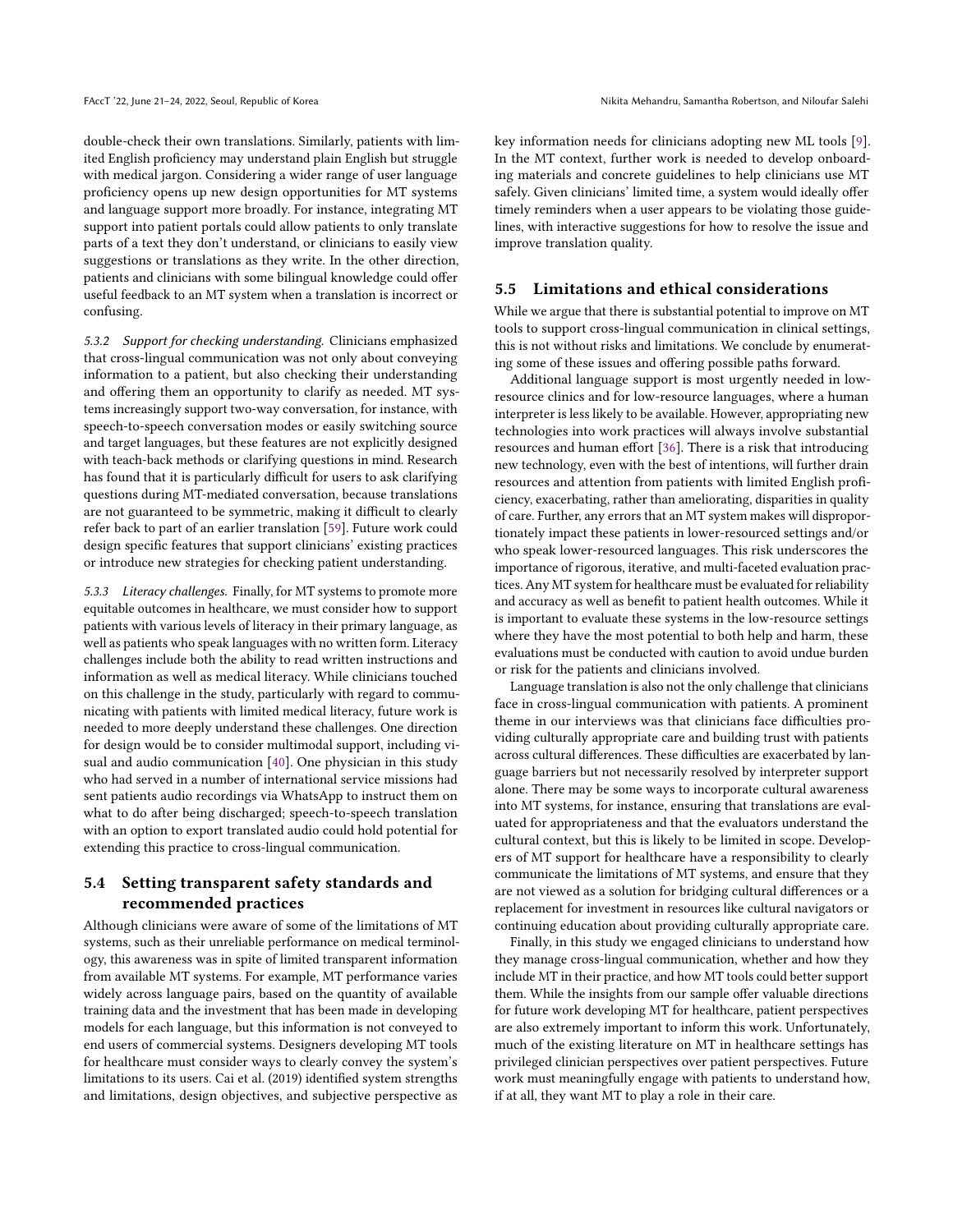Reliable and Safe Use of Machine Translation in Medical Settings FAccT '22, June 21-24, 2022, Seoul, Republic of Korea

### 6 CONCLUSION

In this paper, we conducted a qualitative interview study of clinicians– physicians, surgeons, nurses, and midwives– across seven medical specialties to understand how to design appropriate machine translation systems for medical settings. Cross-lingual communication between clinicians and patients can greatly affect quality of care. Machine translation systems are a low-cost solution that can address challenges clinicians have when interacting with patients in the presence of language barriers. Such systems, when accounting for reliability and transparency, can improve the quality of patient care in under-resourced settings that typically are limited to access to medical interpreters. Even in high-resourced medical settings, machine translation systems can complement existing translation services by working with medical interpreters who many not have knowledge of complex medical jargon. Ultimately, we recommend that machine translation systems: 1) account for dialect differences, 2) combine neural machine translation with professionally translated phrases, 3) move beyond one-to-one translations by varying language proficiency levels, 4) encourage a feedback system to check for understanding, 5) consider literacy levels of patients, and 6) set transparent safety standards and interactive suggestions for clinicians. We discuss how and when machine translation systems should be deployed in high-stake medical settings with the hope to better serve diverse patient populations.

# ACKNOWLEDGMENTS

We would like to thank the participants for their time and for sharing their experiences, and the anonymous reviewers for their thoughtful feedback. This work was supported by the National Science Foundation award IIS-2147292.

### REFERENCES

- <span id="page-8-14"></span>[1] Saleema Amershi, Maya Cakmak, William Bradley Knox, and Todd Kulesza. 2014. Power to the people: The role of humans in interactive machine learning. Ai Magazine 35, 4 (2014), 105–120.
- <span id="page-8-0"></span>[2] Christine Basta, Marta R Costa-Jussà, and Noe Casas. 2019. Evaluating the underlying gender bias in contextualized word embeddings. arXiv preprint arXiv:1904.08783 (2019).
- <span id="page-8-10"></span>[3] Emma Beede, Elizabeth Baylor, Fred Hersch, Anna Iurchenko, Lauren Wilcox, Paisan Ruamviboonsuk, and Laura M. Vardoulakis. 2020. A Human-Centered Evaluation of a Deep Learning System Deployed in Clinics for the Detection of Diabetic Retinopathy. In Proceedings of the 2020 CHI Conference on Human Factors in Computing Systems (Honolulu, HI, USA) (CHI '20). Association for Computing Machinery, New York, NY, USA, 1–12. <https://doi.org/10.1145/3313831.3376718>
- <span id="page-8-1"></span>[4] Emily M Bender, Timnit Gebru, Angelina McMillan-Major, and Shmargaret Shmitchell. 2021. On the Dangers of Stochastic Parrots: Can Language Models Be Too Big?. In Proceedings of the 2021 ACM Conference on Fairness, Accountability, and Transparency. 610–623.
- <span id="page-8-3"></span>[5] Yotam Berger. 2017. Israel arrests Palestinian because Facebook translated'good morning'to'attack them'. Ha'aretz 22 (2017).
- <span id="page-8-7"></span>[6] Andrew Bernard, Misty Whitaker, Myrna Ray, Anna Rockich, Marietta Barton-Baxter, Stephen L Barnes, Bernard Boulanger, Betty Tsuei, and Paul Kearney. 2006. Impact of language barrier on acute care medical professionals is dependent upon role. Journal of Professional Nursing 22, 6 (2006), 355–358.
- <span id="page-8-9"></span>[7] Joy Buolamwini and Timnit Gebru. 2018. Gender Shades: Intersectional Accuracy Disparities in Commercial Gender Classification. In Proceedings of the 1st Conference on Fairness, Accountability and Transparency (Proceedings of Machine Learning Research, Vol. 81), Sorelle A. Friedler and Christo Wilson (Eds.). PMLR, 77–91. <https://proceedings.mlr.press/v81/buolamwini18a.html>
- <span id="page-8-15"></span>[8] Adrian Bussone, Simone Stumpf, and Dympna O'Sullivan. 2015. The role of explanations on trust and reliance in clinical decision support systems. In 2015 international conference on healthcare informatics. IEEE, 160–169.
- <span id="page-8-26"></span>[9] Carrie J Cai, Emily Reif, Narayan Hegde, Jason Hipp, Been Kim, Daniel Smilkov, Martin Wattenberg, Fernanda Viegas, Greg S Corrado, Martin C Stumpe, et al. 2019. Human-centered tools for coping with imperfect algorithms during medical

decision-making. In Proceedings of the 2019 CHI Conference on Human Factors in Computing Systems. 1–14.

- <span id="page-8-23"></span>[10] Chris Callison-Burch, Cameron Fordyce, Philipp Koehn, Christof Monz, and Josh Schroeder. 2007. (Meta-) Evaluation of Machine Translation. In Proceedings of the Second Workshop on Statistical Machine Translation. Association for Computational Linguistics, Prague, Czech Republic, 136–158. [https:](https://aclanthology.org/W07-0718) [//aclanthology.org/W07-0718](https://aclanthology.org/W07-0718)
- <span id="page-8-6"></span>[11] Olveen Carrasquillo, E John Orav, Troyen A Brennan, and Helen R Burstin. 1999. Impact of language barriers on patient satisfaction in an emergency department. Journal of general internal medicine 14, 2 (1999), 82–87.
- <span id="page-8-19"></span>[12] Kathy Charmaz. 2006. Constructing grounded theory: A practical guide through qualitative analysis. sage.
- <span id="page-8-11"></span>[13] Samantha Cruz Rivera, Xiaoxuan Liu, An-Wen Chan, Alastair K. Denniston, Melanie J. Calvert, Ara Darzi, Christopher Holmes, Christopher Yau, David Moher, Hutan Ashrafian, Jonathan J. Deeks, Lavinia Ferrante di Ruffano, Livia Faes, Pearse A. Keane, Sebastian J. Vollmer, Aaron Y. Lee, Adrian Jonas, Andre Esteva, Andrew L. Beam, Maria Beatrice Panico, Cecilia S. Lee, Charlotte Haug, Christophe J. Kelly, Christopher Yau, Cynthia Mulrow, Cyrus Espinoza, John Fletcher, David Moher, Dina Paltoo, Elaine Manna, Gary Price, Gary S. Collins, Hugh Harvey, James Matcham, Joao Monteiro, M. Khair ElZarrad, Lavinia Ferrante di Ruffano, Luke Oakden-Rayner, Melissa McCradden, Pearse A. Keane, Richard Savage, Robert Golub, Rupa Sarkar, Samuel Rowley, The SPIRIT-AI and CONSORT-AI Working Group, SPIRIT-AI and CONSORT-AI Steering Group, and SPIRIT-AI and CONSORT-AI Consensus Group. 2020. Guidelines for clinical trial protocols for interventions involving artificial intelligence: the SPIRIT-AI extension. Nature Medicine 26, 9 (Sept. 2020), 1351–1363. <https://doi.org/10.1038/s41591-020-1037-7>
- <span id="page-8-13"></span>[14] Arun Das and Paul Rad. 2020. Opportunities and Challenges in Explainable Artificial Intelligence (XAI): A Survey. CoRR abs/2006.11371 (2020). arXiv[:2006.11371](https://arxiv.org/abs/2006.11371) <https://arxiv.org/abs/2006.11371>
- <span id="page-8-25"></span>[15] Prithwijit Das, Anna Kuznetsova, Meng'ou Zhu, and Ruth Milanaik. 2019. Dangers of Machine Translation: The Need for Professionally Translated Anticipatory Guidance Resources for Limited English Proficiency Caregivers. Clinical Pediatrics (Phila) 58, 2 (Feb 2019), 247–249. <https://doi.org/10.1177/0009922818809494>
- <span id="page-8-18"></span>[16] Kristin N Dew, Anne M Turner, Yong K Choi, Alyssa Bosold, and Katrin Kirchhoff. 2018. Development of machine translation technology for assisting health communication: A systematic review. Journal of biomedical informatics 85 (2018), 56–67.
- <span id="page-8-17"></span>[17] Matthias Eck, Stephan Vogel, and Alex Waibel. 2004. Improving statistical machine translation in the medical domain using the Unified Medical Language System. In Coling 2004: Proceedings of the 20th international conference on Com-
- <span id="page-8-24"></span>putational Linguistics. 792–798. [18] Markus Freitag, George Foster, David Grangier, Viresh Ratnakar, Qijun Tan, and Wolfgang Macherey. 2021. Experts, Errors, and Context: A Large-Scale Study of Human Evaluation for Machine Translation. Transactions of the Association for Computational Linguistics 9 (12 2021), 1460–1474. [https://doi.org/10.1162/tacl\\_a\\_00437](https://doi.org/10.1162/tacl_a_00437) arXiv[:https://direct.mit.edu/tacl/article](https://arxiv.org/abs/https://direct.mit.edu/tacl/article-pdf/doi/10.1162/tacl_a_00437/1979261/tacl_a_00437.pdf)[pdf/doi/10.1162/tacl\\_a\\_00437/1979261/tacl\\_a\\_00437.pdf](https://arxiv.org/abs/https://direct.mit.edu/tacl/article-pdf/doi/10.1162/tacl_a_00437/1979261/tacl_a_00437.pdf)
- <span id="page-8-12"></span>[19] Susanne Gaube, Harini Suresh, Martina Raue, Alexander Merritt, Seth J. Berkowitz, Eva Lermer, Joseph F. Coughlin, John V. Guttag, Errol Colak, and Marzyeh Ghassemi. 2021. Do as AI say: susceptibility in deployment of clinical decision-aids. npj Digital Medicine 4, 31 (2021). [https://doi.org/10.1038/s41746-](https://doi.org/10.1038/s41746-021-00385-9) [021-00385-9](https://doi.org/10.1038/s41746-021-00385-9)
- <span id="page-8-22"></span>[20] Marzyeh Ghassemi, Luke Oakden-Rayner, and Andrew L Beam. 2021. The false hope of current approaches to explainable artificial intelligence in health care. The Lancet Viewpoint 3 (2021). Issue 11.
- <span id="page-8-21"></span>[21] Herbert P Grice. 1975. Logic and conversation. In Speech acts. Brill, 41–58.
- <span id="page-8-8"></span>[22] Louis C Hampers, Susie Cha, David J Gutglass, Helen J Binns, and Steven E Krug. 1999. Language barriers and resource utilization in a pediatric emergency department. Pediatrics 103, 6 (1999), 1253–1256.
- <span id="page-8-4"></span>[23] Kotaro Hara and Shamsi T Iqbal. 2015. Effect of machine translation in interlingual conversation: Lessons from a formative study. In Proceedings of the 33rd Annual ACM Conference on Human Factors in Computing Systems. 3473–3482.
- <span id="page-8-20"></span>[24] Rachel E Hommes, Amy I Borash, Kari Hartwig, and Donna DeGracia. 2018. American Sign Language interpreters perceptions of barriers to healthcare communication in deaf and hard of hearing patients. Journal of community health 43, 5 (2018), 956–961.
- <span id="page-8-2"></span>[25] Ben Hutchinson, Vinodkumar Prabhakaran, Emily Denton, Kellie Webster, Yu Zhong, and Stephen Denuyl. 2020. Social biases in NLP models as barriers for persons with disabilities. arXiv preprint arXiv:2005.00813 (2020).
- <span id="page-8-16"></span>[26] Feroze Kaliyadan and Sreekanth Gopinathan Pillai. [n. d.]. The use of Google language tools as an interpretation aid in cross-cultural doctor-patient interaction: A pilot study. Informatics in Primary Care 18, 2 ([n. d.]), 141–143.
- <span id="page-8-5"></span>[27] Elaine C Khoong, Eric Steinbrook, Cortlyn Brown, and Alicia Fernandez. 2019. Assessing the use of Google Translate for Spanish and Chinese translations of emergency department discharge instructions. JAMA internal medicine 179, 4 (2019), 580–582.